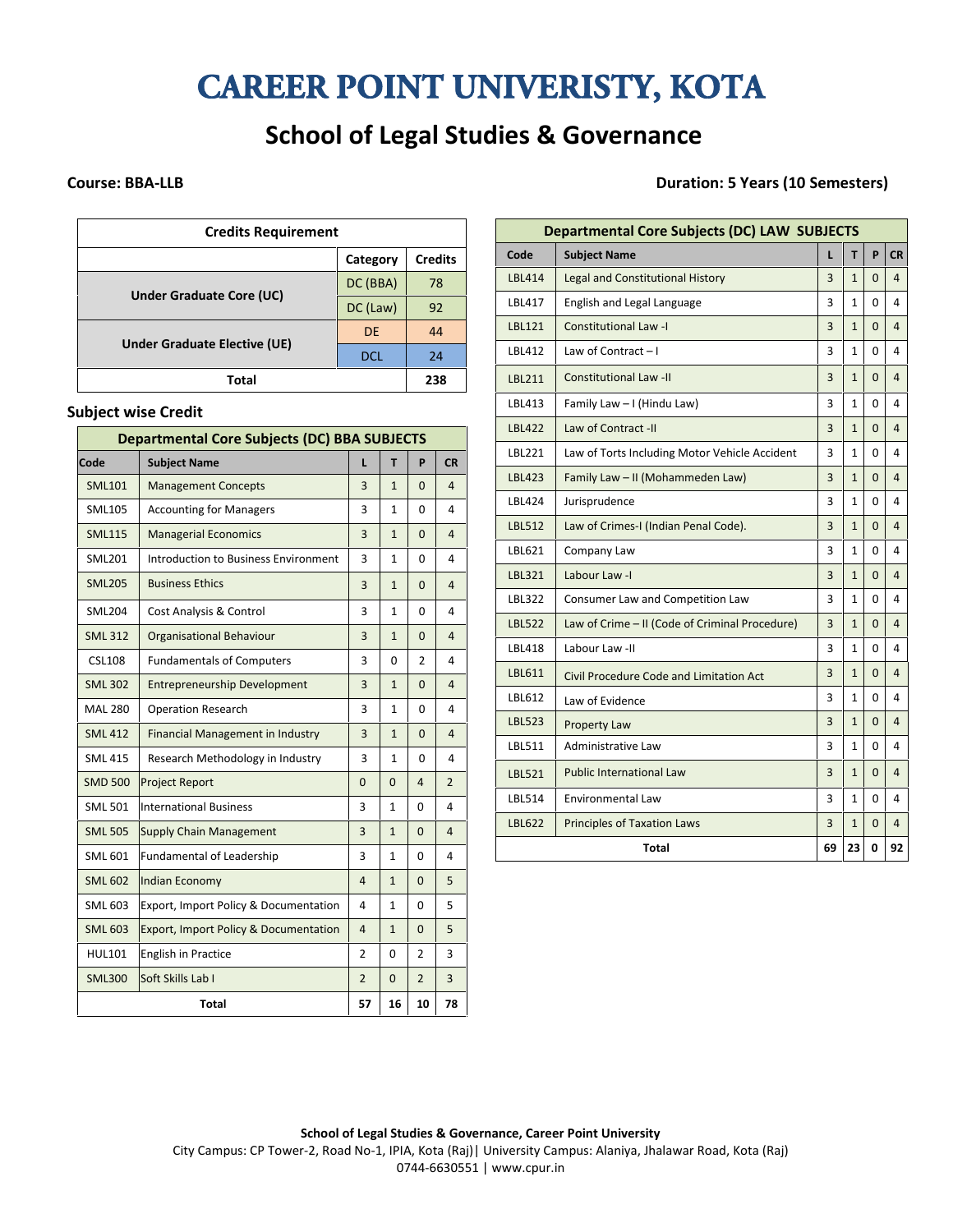| <b>Department Electives (DE) Subjects LAW</b> |                                                                          |                |              |          |                |
|-----------------------------------------------|--------------------------------------------------------------------------|----------------|--------------|----------|----------------|
| Code                                          | <b>Subject Name</b>                                                      | ı              | т            | P        | CR             |
| <b>LBLE425</b>                                | <b>Interpretation of Statues</b><br><b>Including General clauses Act</b> | 3              | 1            | $\Omega$ | 4              |
| <b>IBIF624</b>                                | <b>Banking Law</b>                                                       | $\overline{3}$ | $\mathbf{1}$ | $\Omega$ | $\overline{a}$ |
| LBLE416                                       | <b>Insurance Law</b>                                                     | 3              | $\mathbf{1}$ | $\Omega$ | 4              |
| <b>LBL427</b>                                 | <b>Equity, Trust and Fiduciary</b><br>Relationships                      | $\overline{3}$ | $\mathbf{1}$ | $\Omega$ | $\overline{a}$ |
| LBLE615                                       | <b>Human Rights Law and Practice</b>                                     | 3              | $\mathbf{1}$ | $\Omega$ | 4              |
| <b>LBLE415</b>                                | Land Laws including Tenure and<br><b>Tenancy System</b>                  | $\overline{3}$ | $\mathbf{1}$ | $\Omega$ | $\overline{4}$ |
| LBL516                                        | Criminology                                                              | 3              | $\mathbf{1}$ | $\Omega$ | 4              |
| <b>LBL524</b>                                 | Information Technology Law and<br>R.T.I. Act                             | $\overline{3}$ | $\mathbf{1}$ | $\Omega$ | $\overline{a}$ |
| LBL526                                        | Law Relating to Intellectual<br><b>Property rights</b>                   | 3              | 1            | $\Omega$ | 4              |
| <b>LBL527</b>                                 | Penology and victimology                                                 | 3              | $\mathbf{1}$ | $\Omega$ | 4              |
| LBL613                                        | <b>Women and Child Law</b>                                               | 3              | $\mathbf{1}$ | 0        | 4              |
|                                               | 44<br><b>TOTAL</b><br>33<br>11<br>$\mathbf{0}$                           |                |              |          |                |

| <b>Abbreviations</b>               |                                   |  |  |  |  |
|------------------------------------|-----------------------------------|--|--|--|--|
| L: No of Lecture per week          | LC: Theory Papers per Semester    |  |  |  |  |
| <b>T:</b> No of Tutorial per week  | <b>CR:</b> Credit per Subject     |  |  |  |  |
| <b>P:</b> No of Practical per week | <b>DC:</b> Departmental Core      |  |  |  |  |
| <b>DE:</b> Departmental Elective   | <b>DCL:</b> Departmental Clinical |  |  |  |  |